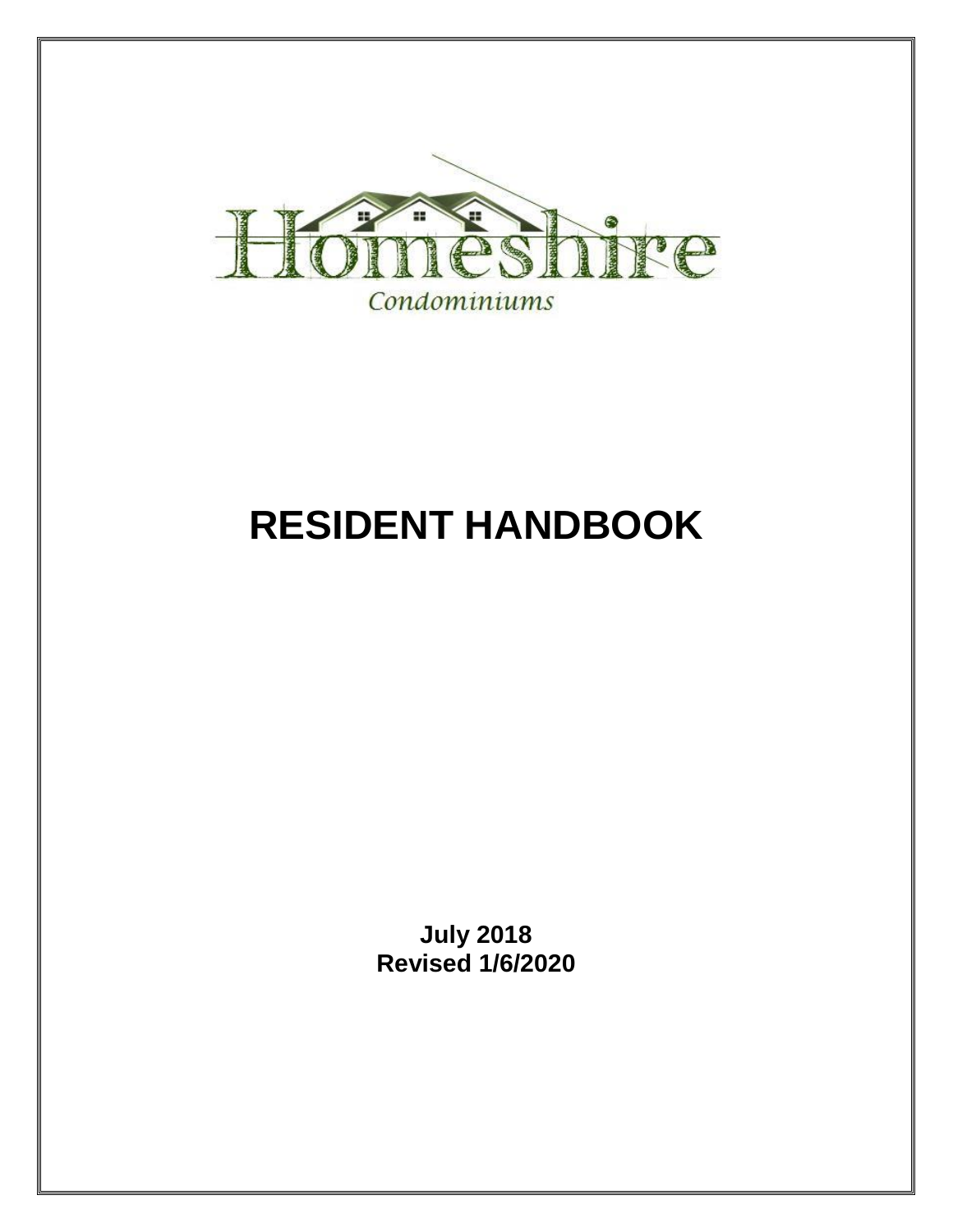## **Helpful Phone Numbers**

#### **Property Manager**

Greg Phillips AMC Management 3153 Fee Fee Road Bridgeton, MO 63044 314-291-1450 [greg@amcassociation.com](mailto:greg@amcassociation.com)

#### **Monthly Assessments**

Homeshire Condominium Assoc. c/o AMC Management PO Box 1115 Maryland Heights, MO 63043-0115

#### **City of Wentzville**

Animal Control 636-327-5105 City Hall 636-327-5101 Court 636-639-2193 Parks and Recreation 636-332-9236 Police non-emergency number 636-327-5105 Public Works 636-327-5102 W.I.N.D. (Wentzville Information Notification Delivery) sign up at www.wentzvillemo.org

#### **Emergencies (Police, Fire, Ambulance) 911**

Fire District (non-emergency) 636-327-6239 Post Office 636-327-3550 School District 636-327-3800

#### **Utilities**

Charter Communications 800-211-4450

Trash & Recycling City of Wentzville

Water Water City of Wentzville 636-327-5102

Sewer **Public Water & Sewer Dist. #2** 636-561-3737

CenturyLink 800-201-4099

Electric AmerenUE 800-552-7583

Dish Network 888-661-8432

Direct TV 800-531-5000

636-327-5102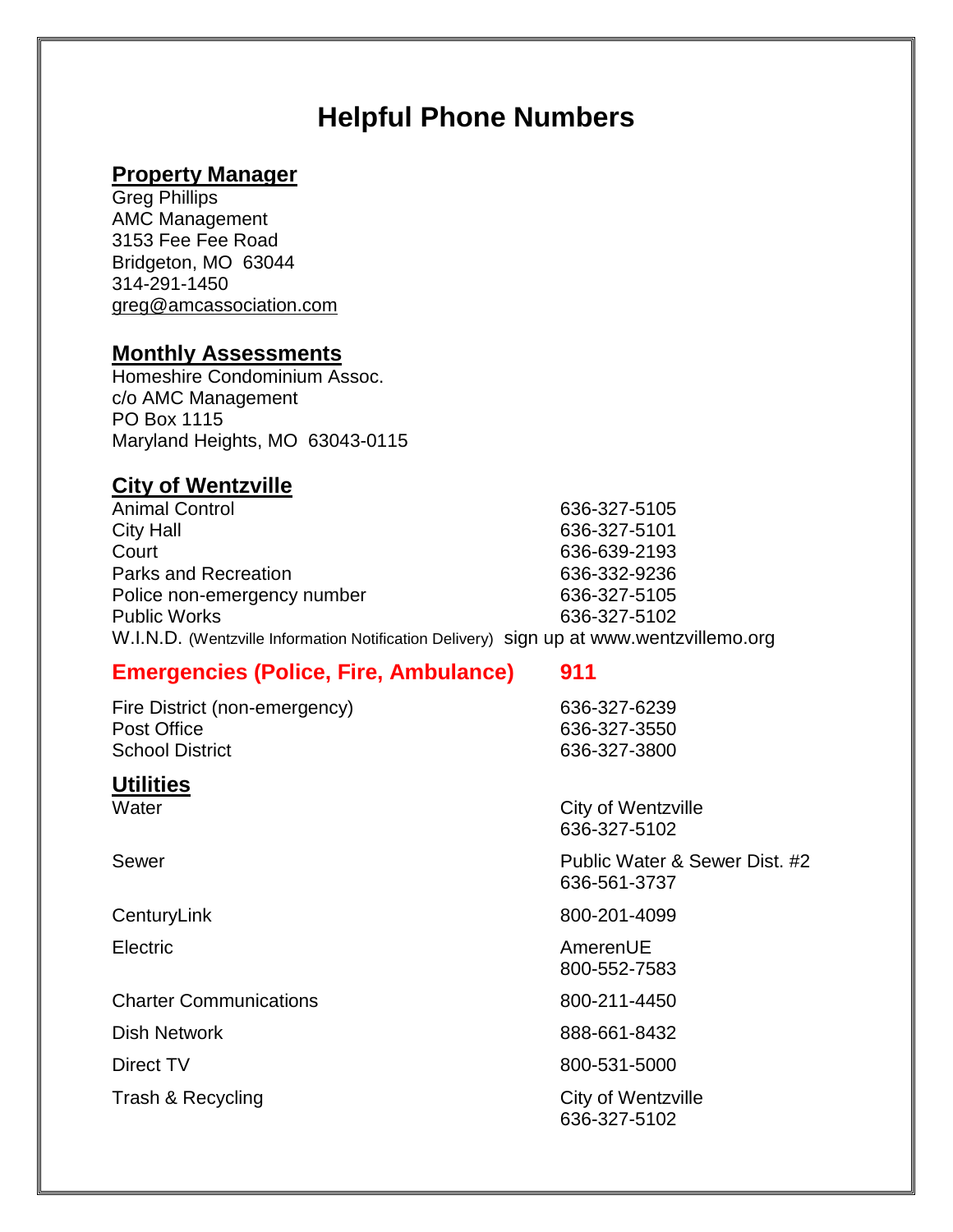## *Welcome to the Community*



*The lifestyle provided by a Condominium Association offers many advantages to the homeowners or residents, but at the same time imposes some restrictions.* 

*These restrictions are not meant as an inconvenience or an invasion of your freedom but rather as a means of maintaining harmony in the community, the aesthetic value of the property and the safety and well-being of all residents.*

*Owners are responsible for compliance with these rules and regulations including their guests or tenants.*

*This handbook is a quick reference guide of the most common issues you may normally encounter or have questions about in regard to the rules and regulations governing Homeshire Condominiums. For more detail and clarity, you should always refer to the Declaration, Bylaws and Board Resolutions.*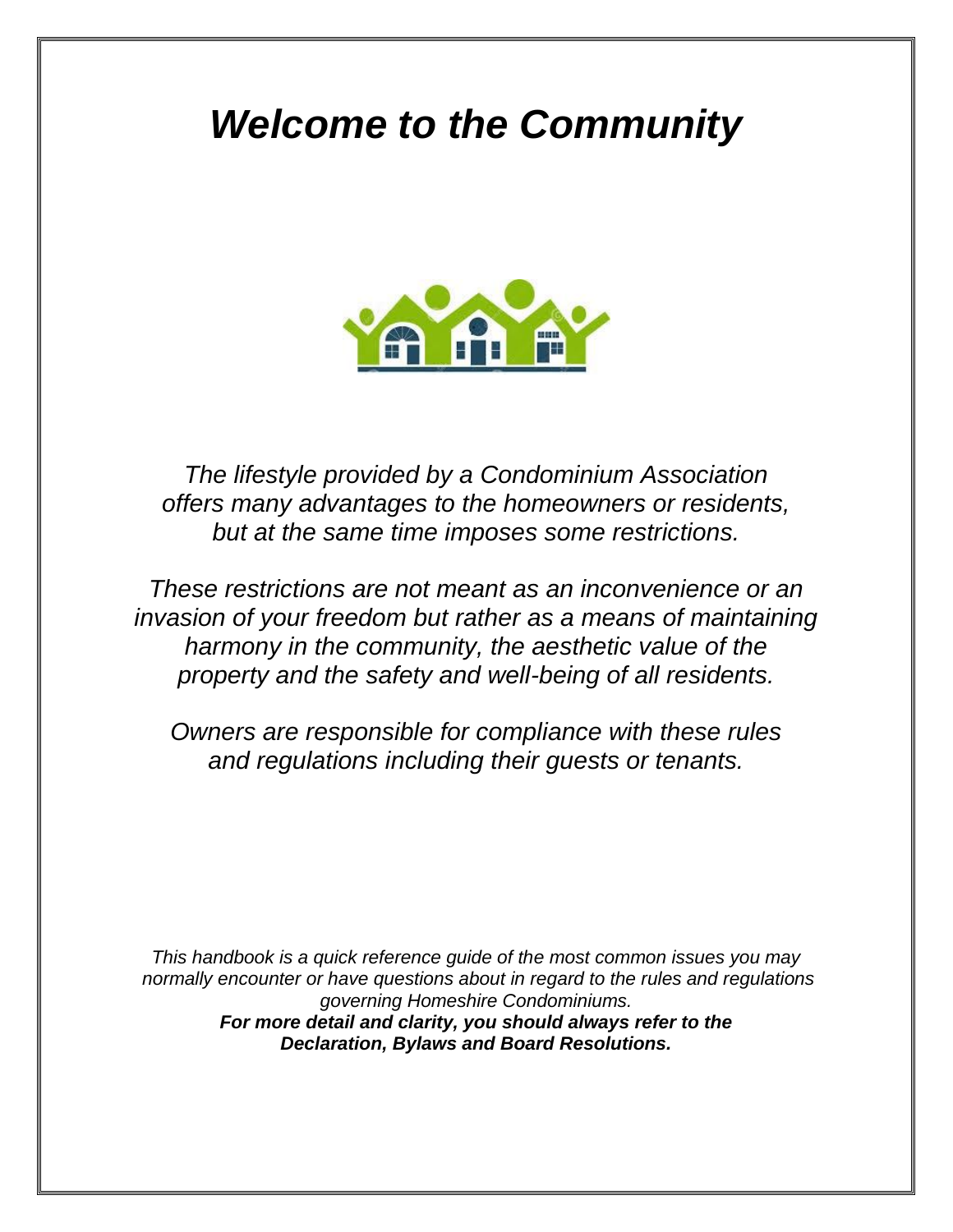## **Resident Handbook Table of Contents**

### Page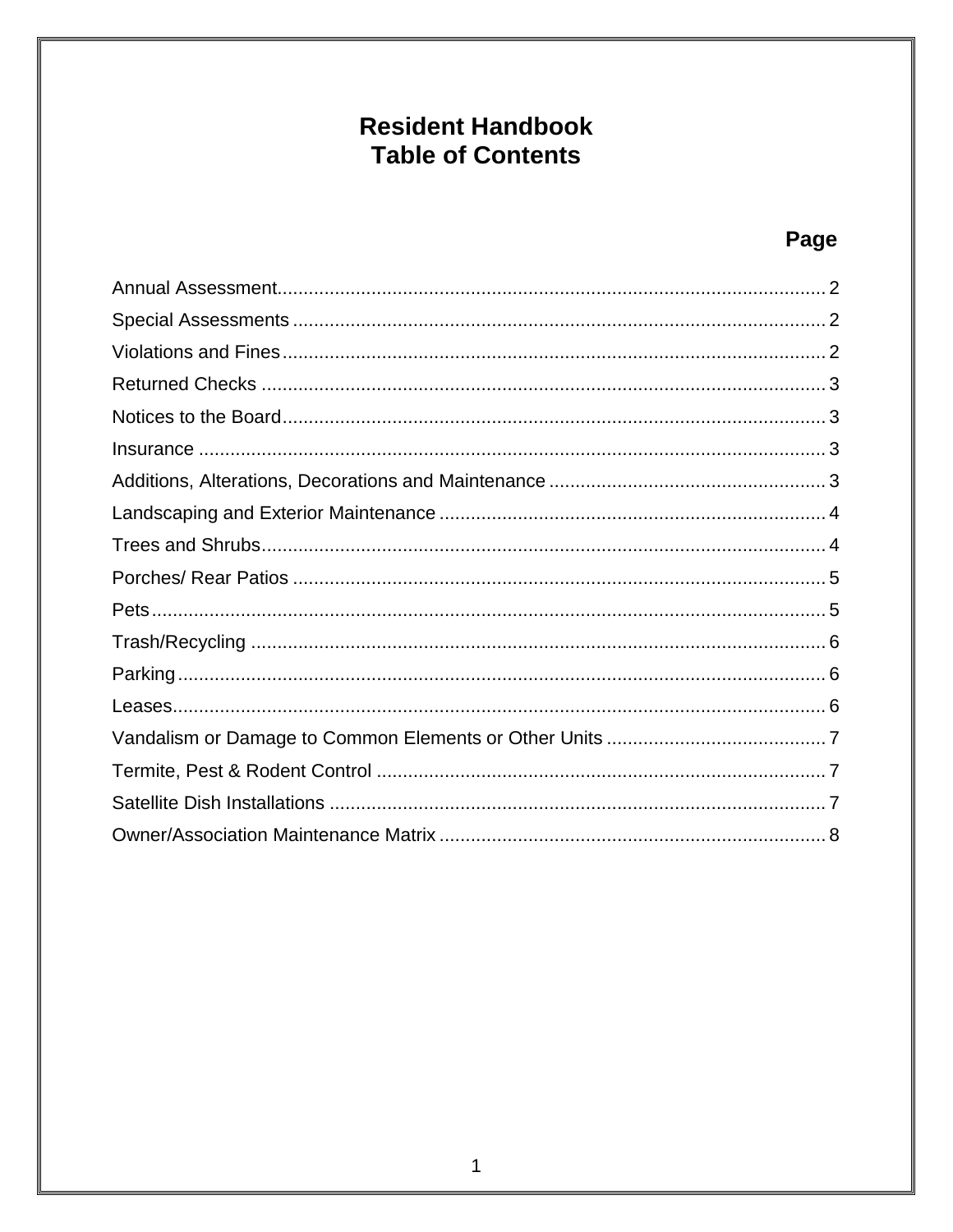## **RULES AND REGULATIONS**

#### <span id="page-4-0"></span>*Annual Assessment*

The annual assessment may be paid in equal monthly installments due on the first (1st) day of each month. Failure to comply with this provision shall result in a late charge of \$25.00 per month for each month it is late. Late charges will be assessed on the tenth  $(10<sup>th</sup>)$  day of each month. If the monthly installment is not paid by the tenth  $(10<sup>th</sup>)$  day of the month, interest will be charged from the from the due date until paid at the rate of 10% per annum).

If condominium fees and special assessments remain unpaid for a period of sixty (60) days after the due date, the Association will turn the account over to an attorney to begin legal action to collect the past due amount for which the Owner will be assessed additional legal fees.

The delinquent Owner will be responsible for all legal fees and the balance of the annual assessment may be declared immediately due.

#### <span id="page-4-1"></span>*Special Assessments*

The Board has the authority to levy special assessments.

#### <span id="page-4-2"></span>*Violations and Fines*

The Board of Directors has the power to levy fines or assessments upon giving notice of the violation and the amount of the fine or assessment in writing sent by regular U.S. mail to the Owner.

Fines shall be imposed for violations of the Association's Rules and Regulations according to the following schedule:

- A. \$50.00 for the first violation
- B. \$75.00 for the second violation.
- C. \$100.00 for each subsequent violation of the same provision.

Any homeowner or other person against whom a fine is assessed shall have a period of ten (10) days from the date the fine notice was sent to contest the fine in writing and/or to request a hearing before the Board. The Board shall have the right to conduct any hearing in an informal manner (with no formal rules of evidence) but the person being fined shall have the right to see all information the Board has received as well as have the opportunity to present his own information and testimony.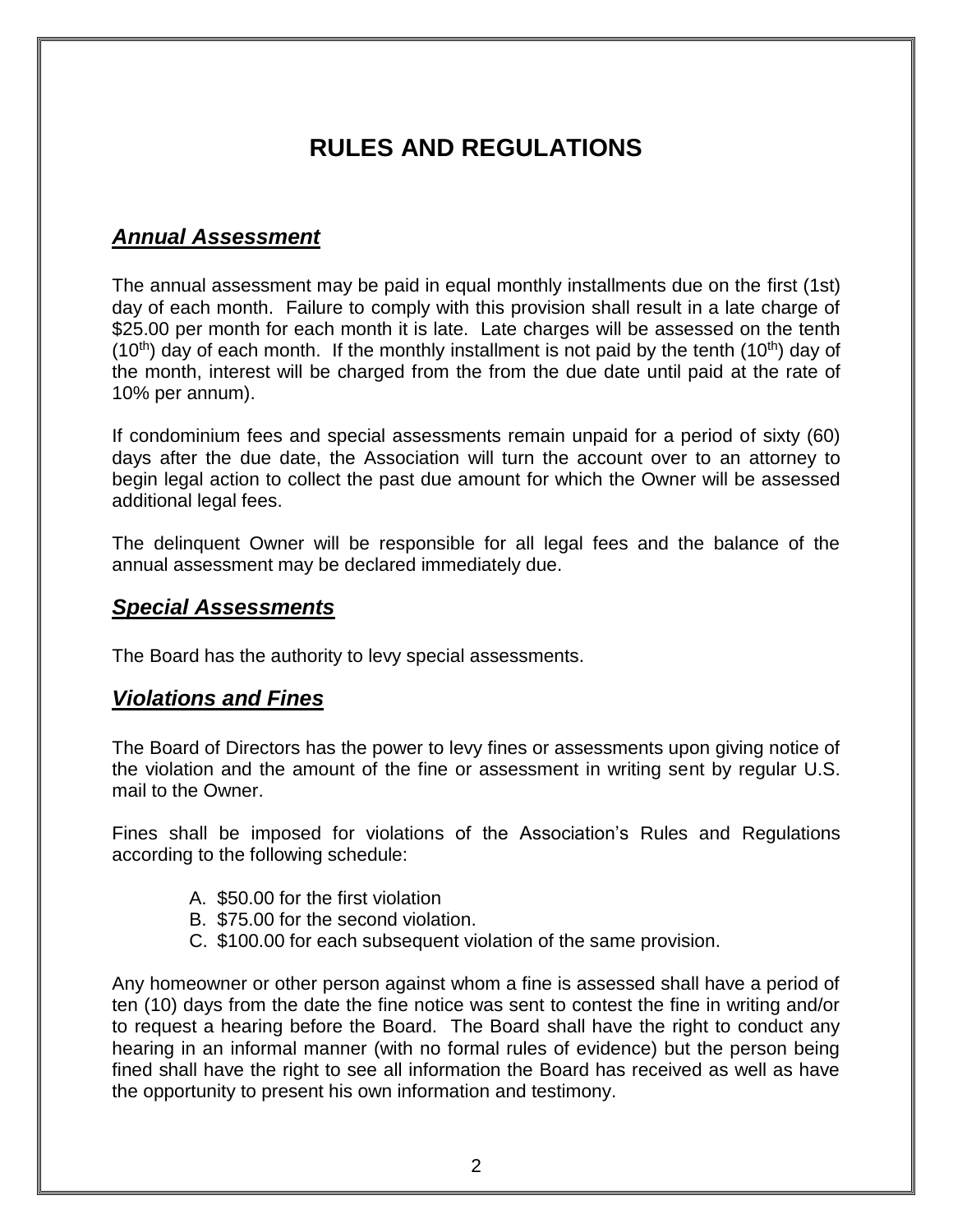Homeowners shall be responsible for any violation caused by member(s) of their families, their guest(s), Lessee(s), resident(s), roommate(s), children, pet(s) or employee(s). All fines shall be due within 15 days after the original notice was sent or after final determination if an appeal is taken and heard.

#### <span id="page-5-0"></span>*Returned Checks*

Any Owner whose check is returned for any reason shall be subject to a returned check fee. Upon written notification to the Owner, a cashier's check or money order must be received within five (5) days from the date of notice and shall include the amount of the original check plus the returned check fee of \$25.

#### <span id="page-5-1"></span>*Notices to the Board*

All notices to the Board should be in writing and should have the Owner's name, Unit number and phone number. All notices should be emailed to the property manager, Greg Phillips, at [greg@amcassociation.com](mailto:greg@amcassociation.com) or mailed to AMC Management, 3153 Fee Fee Road, Bridgeton, MO 63044.

All requests for maintenance should be submitted in writing on forms provided and mailed to Homeshire Condominium Association at the address above or submitted by email to [greg@amcassociation.com.](mailto:greg@amcassociation.com)

#### <span id="page-5-2"></span>*Insurance*

Please contact the Board to view the current Homeshire Condominium master insurance policy.

The Association is responsible for insuring the exterior structure. Each Owner is responsible for obtaining their own insurance for their interior finishes (including flooring, appliances, cabinets, and fixtures) and for personal property located in and outside of their residence. It is important to note that Unit Owners are responsible for their share of the master insurance policy deductible and the Unit Owner's personal policy should address this deductible. In addition, Unit Owners are responsible for the liability if something from their Unit damages an adjoining Unit. Since details of what is and what is not covered by the Association are somewhat complicated, please have your personal insurance agent review your coverage to see if it addresses the issues mentioned.

#### <span id="page-5-3"></span>*Additions, Alterations, Decorations and Maintenance*

Requests from Owners for any additions, alterations, changes, and/or modifications to common or limited common areas must be presented in advance and in writing to the Board of Directors. The request will be reviewed within 30 days and the Owner will be notified in writing of Board approval or disapproval. The Board, in its sole discretion, may approve, disapprove or require alterations of any plans submitted.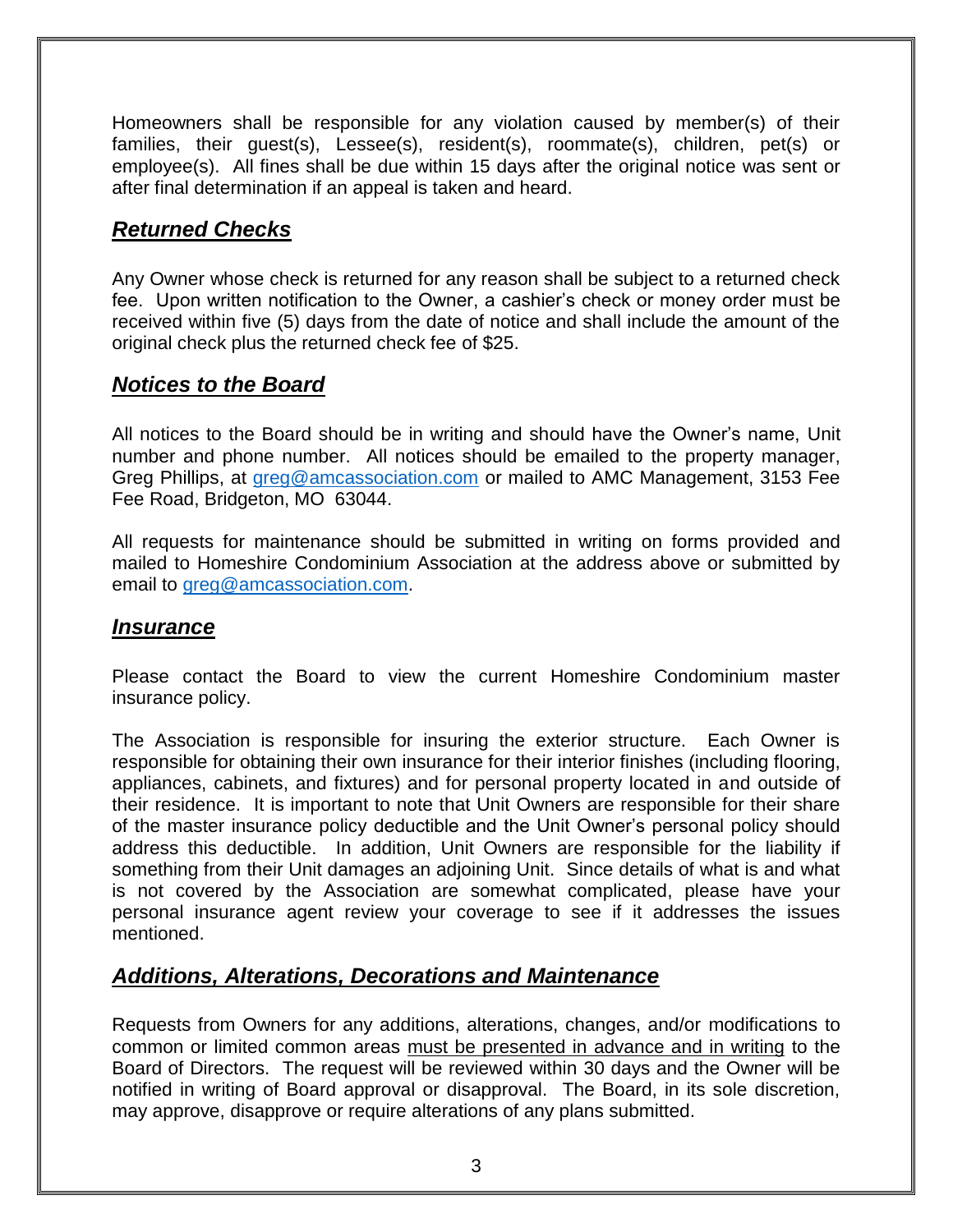Generally, Owners are not permitted to change the appearance of any exterior or structural portion of the building. This pertains only to the exterior elements and does not affect your right to decorate the interior of your living Unit.

Even though front doors and garage doors are the Unit owner's responsibility, all front doors must be painted Sherman Williams "Country Squire" green and all garage doors must be constructed of plain white aluminum or steel panels.

Nothing shall be altered, constructed in, removed from or added to the common areas and facilities, without **prior written approval** of the Board. Nor shall anything be done which would or might jeopardize or impair the safety or soundness of the building, facilities or common areas of the Association.

Except in the case of an emergency, the Board must be notified prior to any action that affects the buildings or common elements of the Association. Each Owner shall maintain and keep their living Unit in good order and repair and shall do nothing which will prejudice the structural integrity or will increase the rate of insurance on the building in which said living Unit is situated or which would be in violation of law.

Any Owner violating this section may be requested to remove, replace or modify the offending modification at the Owner's expense.

No clothes, laundry or similar personal items shall be hung, exposed, placed or stored outside any living Unit.

<span id="page-6-0"></span>Interior maintenance is the Owner's responsibility.

#### *Landscaping and Exterior Maintenance*

Lawn maintenance around the buildings is the responsibility of the Association.

Residents may plant flowers at their own expense which must be maintained by the Owner. If the Unit is sold, the plant maintenance responsibility transfers to any subsequent Owner.

Plantings that are not properly maintained may be removed by the Association at the Owner's expense. Plantings that attach themselves to the building or siding will be removed by the Association.

Although reasonable care by contractors is expected, neither the Board, nor contractors hired by the Board, shall be held responsible for damage to personal flowers or plants.

#### <span id="page-6-1"></span>*Trees and Shrubs*

Tree and shrub planting is the responsibility of the Association. Residents may not plant trees or shrubs on their own unless prior approval is obtained. All requests must be submitted on the Architectural Review form. Tree and shrub care, in the form of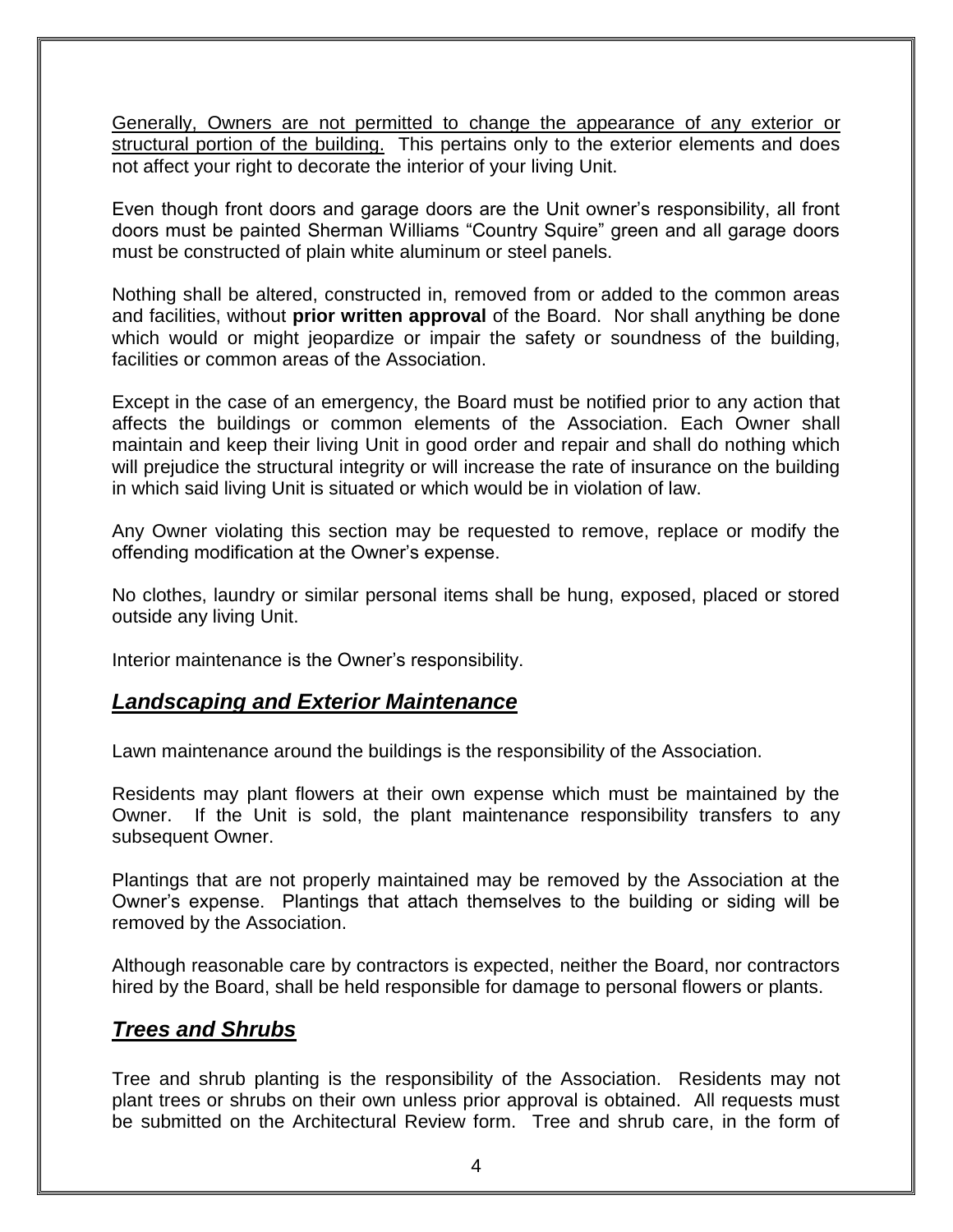pruning and removal, is the responsibility of the Association and will be completed on a scheduled basis.

#### <span id="page-7-0"></span>*Porches/ Rear Patios*

Rear patios are a part of the limited common elements and reserved for the exclusive use of the Unit to which it is attached. As such, the Owner is responsible for the repair, replacement and maintenance of the rear patio. An Owner is required to obtain written approval from the Board prior to any alterations, modifications and/or changes being made to the patio area.

Any damages to the building caused from maintenance, repairs and/or replacement of the patio area will be the responsibility of the Owner.

The rear patio and front porches are to be used for normal recreational purposes only and are to be kept in neat and orderly condition.

#### <span id="page-7-1"></span>*Pets*

Each Owner shall be allowed to have no more than two (2) dogs and/or cats total.

Each pet must be licensed as required by St. Charles County and have all vaccinations as required by law.

The City of Wentzville leash laws for dogs and cats is in effect. **All dogs and cats must be on a leash when outside of the Unit as a protection to the pet and the neighbors**.

No pet is allowed to be staked or tethered on the common ground or limited common ground at any time or for any reason.

Pets may not be left outside of the Unit (i.e., patio area, front/common yard area, etc.) unattended for any reason.

The Owner is responsible for **immediately picking up and properly disposing of any animal feces deposited on any street, sidewalk, or other public place or any common or limited common element area of the Association.** Violations may be reported to the Board or the City of Wentzville Police Department.

Pet doors are not permitted in any exterior wall or door of any Unit.

Dog houses are not permitted outside of the Unit.

Any pet causing or creating a nuisance or disturbance may be reported to Wentzville Animal Control.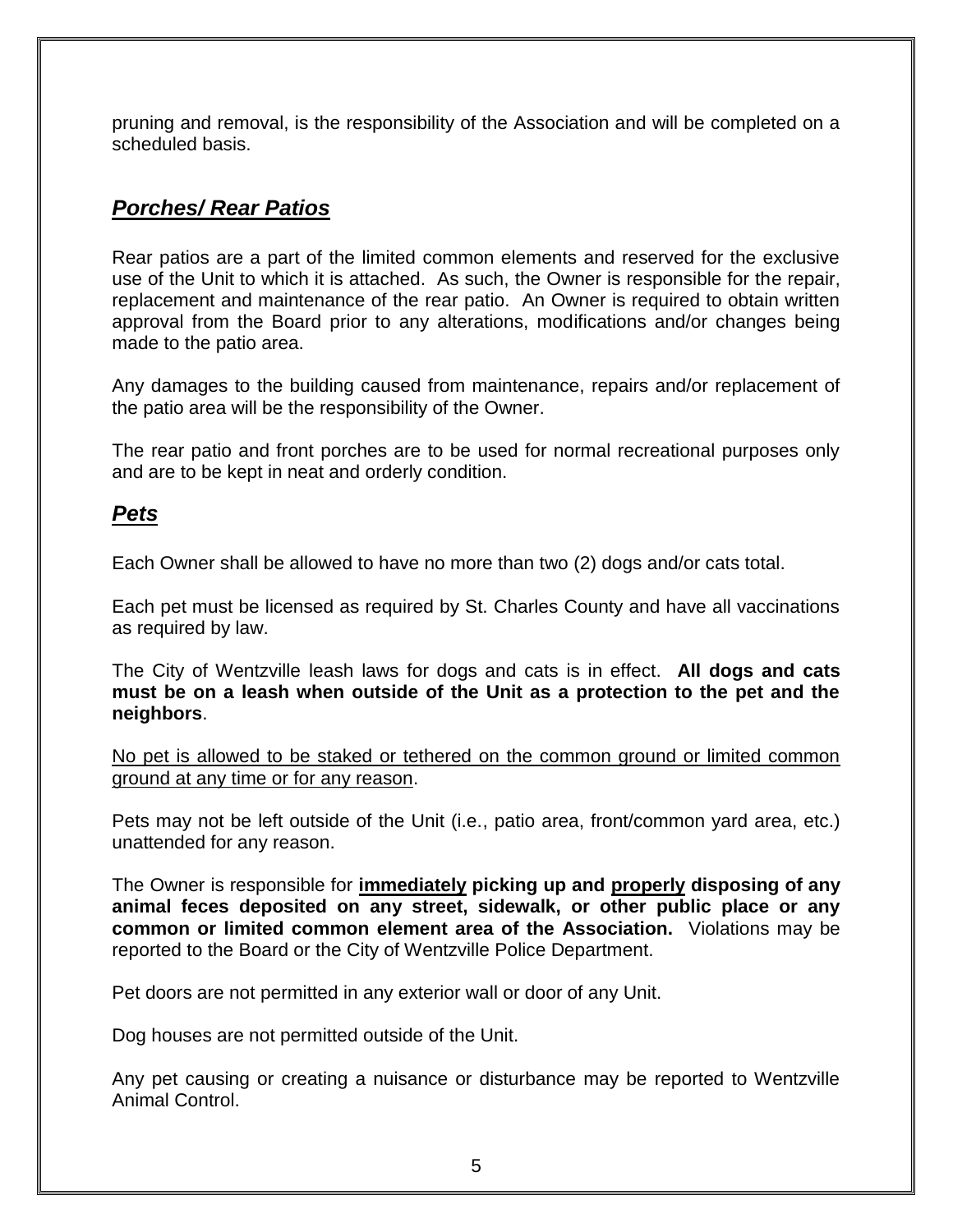Any damage caused by pets to the common elements will be repaired at the pet owner's expense.

Any violations to the pet policy may be reported to the Wentzville Police Department or the Board.

#### <span id="page-8-0"></span>*Trash/Recycling*

All trash/recycle materials should be placed in a solid waste tote and placed curbside no more than 24 hours before pick up on the designated pickup day (Wednesday). When a holiday occurs on a Monday, trash pickup will be scheduled one day later.

All trash/recycle totes are to be placed inside the garage or in the rear of the Unit with an approved screen. Owners may purchase an approved screening fence from the Association at a cost of \$200. The Association will coordinate the installation of said structure.

#### <span id="page-8-1"></span>*Parking*

No derelict, abandoned or unlicensed vehicle or truck over 1 ton, trailer, camper, mobile home, recreational vehicle, boat or boat trailer, or commercial vehicle shall be kept on any portion of the condominium property unless parked or stored in the garage with the door closed. Any violations of this rule will be enforced with fines as outlined previously in the Fines section.

No automobile, moving van, utility or deliver truck shall be parked, driven across or onto lawn or walkways. Should this occur, any resulting damage shall be the direct expense of the Unit Owner.

During snow, the City of Wentzville requires that cars not be parked on the street.

Parking in front of mailboxes is prohibited.

#### <span id="page-8-2"></span>*Leases*

Each lease agreement shall be in writing. Each lease agreement shall include the following provisions:

- 1. The Owner shall furnish the names and contact information of all occupants to the Board at least five (5) days prior to the commencement date.
- 2. The Owner shall furnish a complete copy of the Governing Documents to the lessee prior to entering into the lease agreement.
- 3. The lessee shall be subject to the provisions of the Uniform Condominium Act of Missouri (Act) and the Governing Documents.
- 4. The lease shall have a minimum initial term of at least twelve (12) months.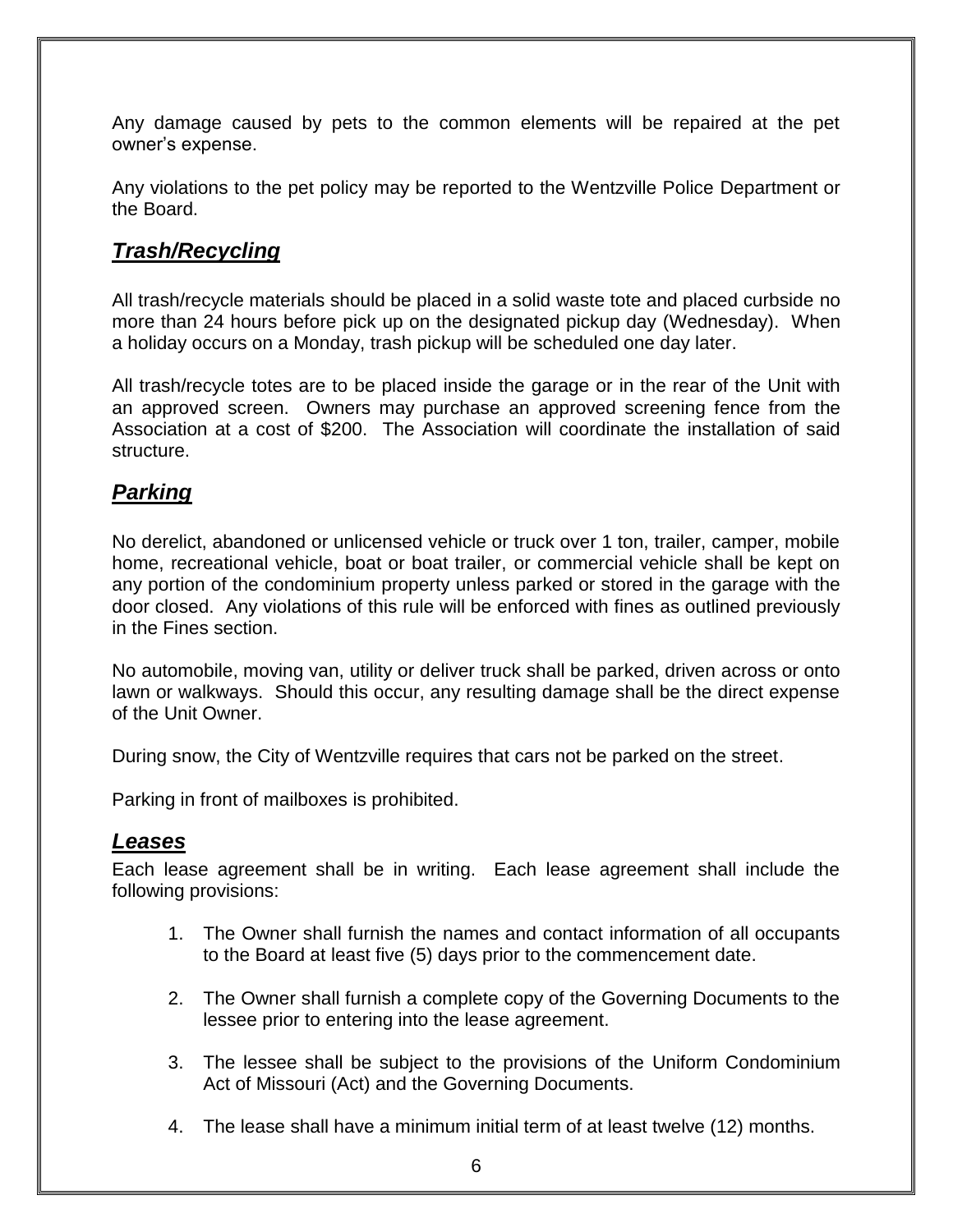5. The Association has been appointed as the owner's attorney-in-fact to enforce any violation by the lessee (except non-payment of rent).

#### <span id="page-9-0"></span>*Vandalism or Damage to Common Elements or Other Units*

The Owner will be responsible for damage caused by guests or tenants. Owner will be billed for the cost of repairs. Owners and/or tenants are responsible for the conduct of their children and/or guests.

#### <span id="page-9-1"></span>*Termite, Pest & Rodent Control*

The Association contracts for termite control for the exterior of all Units. The Association does not pay for or reimburse Unit Owners for any damage to the interior caused by an infestation of termites.

The Association does not treat for or remove any squirrels, birds, snakes, spiders, bees, wasps, hornets, ants, raccoons, etc. on the exterior or interior of the Units.

All buildings are equipped with a PestShield portal. If the Owner chooses, he/she can contract with PestShield for interior pest control.

#### <span id="page-9-2"></span>*Satellite Dish Installations*

The Association rules allow satellite dishes to be installed ONLY in designated locations, as much as possible not visible from the street, or neighboring Unit(s).

The Association has provided an approved mounting base (one per Unit) located on the roof of each Unit. This is the ONLY location approved by the Association for installation of a satellite dish. Only one dish will be allowed on a Unit. When changing service providers, the old dish must be removed and the new one installed on the mounting base.

Any resident who causes a new satellite device to be installed at any location other than on the Association provided base will be required to immediately remove said device and the owner of such Unit will be assessed the cost of repairs required for damage to the roof, siding, or other portion of the Unit to restore the exterior of said Unit.